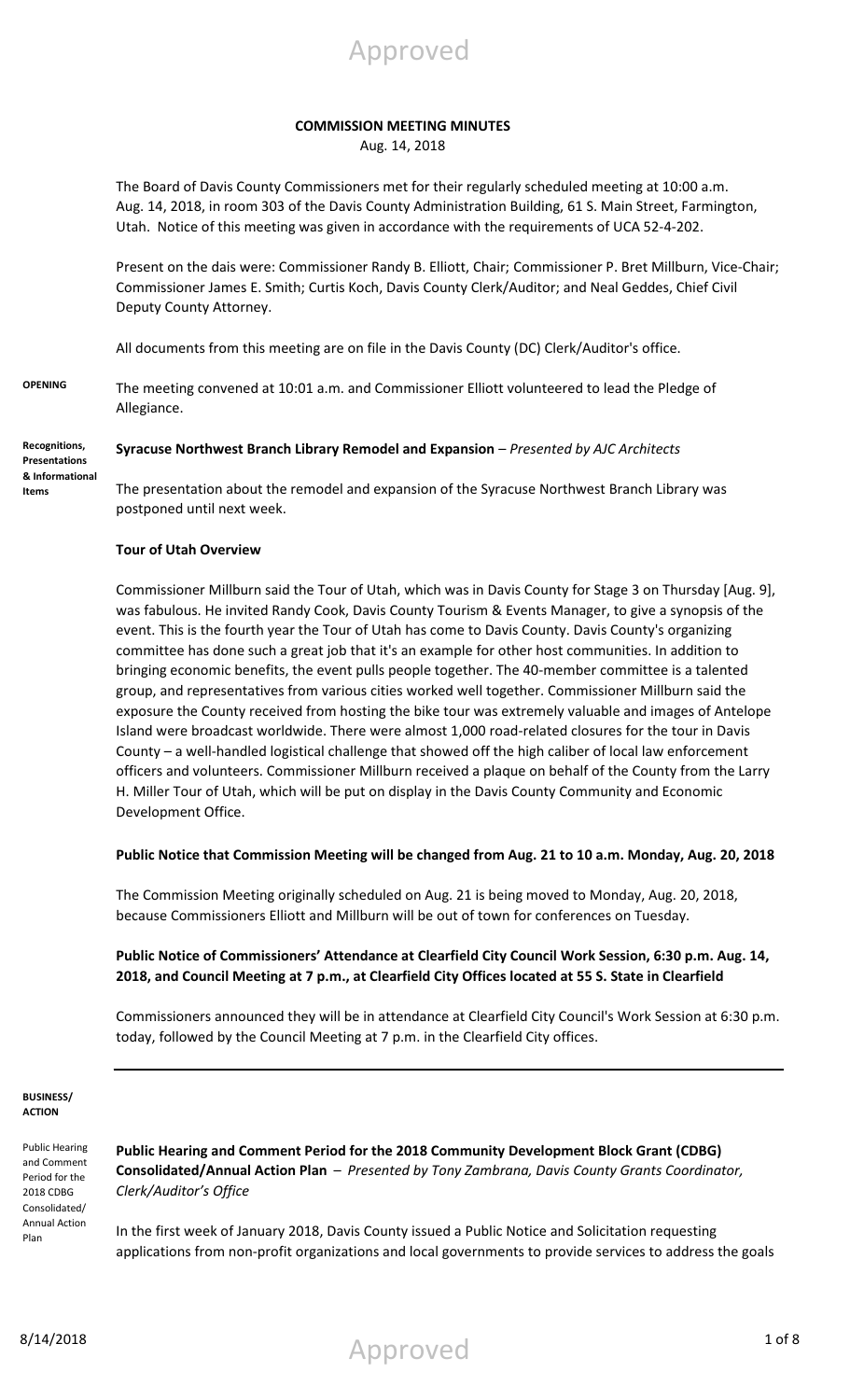of the County's five-year consolidated plan. The deadline for submission had passed by the end of March and each application was reviewed to ensure services were eligible for CDBG funding. A review committee was organized and met on June 15 to provide recommendations to the County Commission. On June 25, Davis County issued a Public Notice in the Standard-Examiner and on the County website to solicit public comments and give information about participation regarding the drafting process for the annual action plan. No public comments were offered at that time. The County completed the draft of the 2018-2019 Annual Action plan. On July 10, another Public Notice was published announcing that the plan draft was posted on the County website for public review and comment and that a public hearing would be held on July 31. No comments have been received to this point.

Commissioner Milburn moved to open Public Hearing. Commissioner Smith seconded the motion. All voted aye.

Commissioner Elliott invited public comments, but none were made.

Commissioner Milburn moved to close Public Hearing. Commissioner Smith seconded the motion. All voted aye.

**Resolution #2018-346 with the U.S. Dept. of Housing and Urban Development (HUD) to adopt the 2018- 2019 Annual Action Plan for Community Development Block Grant (CDBG) funds and authorize agreement for CDBG funds and application and certifications** – *Presented by Tony Zambrana, Davis County Grants Coordinator, Clerk/Auditor's Office*

A total of \$900,700 in CDBG funding was provided to allocate for non-profit and government agency projects. Recommendations for distribution are as follows:

- Davis Community Housing Authority \$180,000 down payment assistance program, roof repair program, emergency home repair program
- Davis Behavioral Health \$150,000 purchase of housing unit for the mental health program
- North Salt Lake City \$51,000 home repair grant program
- Bountiful Community Food Pantry \$25,000 Pantry Packs program providing food to low-income children
- Bountiful Community Food Pantry \$9,500 dental and vision programs
- Bountiful Community Food Pantry \$15,000 case management operational expenses
- Family Connection Center \$12,888 operational expenses related to homeless prevention
- Safe Harbor \$16,684 case management operational expenses of the emergency shelter
- Big Brothers and Big Sisters of Utah \$5,000 mentoring program operational expenses
- Promise Bountiful \$11,000 operational expenses for a family support specialist
- St. Anne's Center \$15,000 emergency shelter operational expenses
- The Road Home \$12,000 community shelter operational expenses
- Family Connection Center also doing business as Open Doors \$56,000 playground and related landscaping
- Bountiful Community Food Pantry \$22,755 equipment purchases and improvements including a new roof
- Safe Harbor \$50,439 shelter improvements including safety fencing

Commissioner Millburn wondered if there may be a way to make a bigger impact with the funding. Each group is receiving a relatively minimal amount of money and may be becoming dependent on finding grants to cover operational expenses. It might be wise to strategize and look for broader and bigger ideas.

> Motion to Approve: Com. Millburn Seconded: Com. Smith Vote: All aye

Agreement #2018-346 with the U.S. Dept. of Housing and Urban Development (HUD) to adopt the 2018-19 Annual Action Plan for CDBG funds

Resolution #2018-346 with U.S. Dept. of Housing and Urban Development to adopt the 2018- 2019 Annual Action Plan for CDBG funds

> **Agreement #2018-346 with the U.S. Dept. of Housing and Urban Development (HUD) to adopt the 2018- 2019 Annual Action Plan for Community Development Block Grant (CDBG) funds and authorize CDBG application and certifications** – *Presented by Tony Zambrana, Davis County Grants Coordinator, Clerk/Auditor's Office*

> Agreement #2018-0346 to adopt the 2018-2019 Annual Action Plan for Community Development Block Grant (CDBG) funds and authorize CDBG application and certifications was approved. The contract period is July 1, 2018 to June 30, 2019. The receivable contract amount is \$900,700.

8/14/2018 2 of 8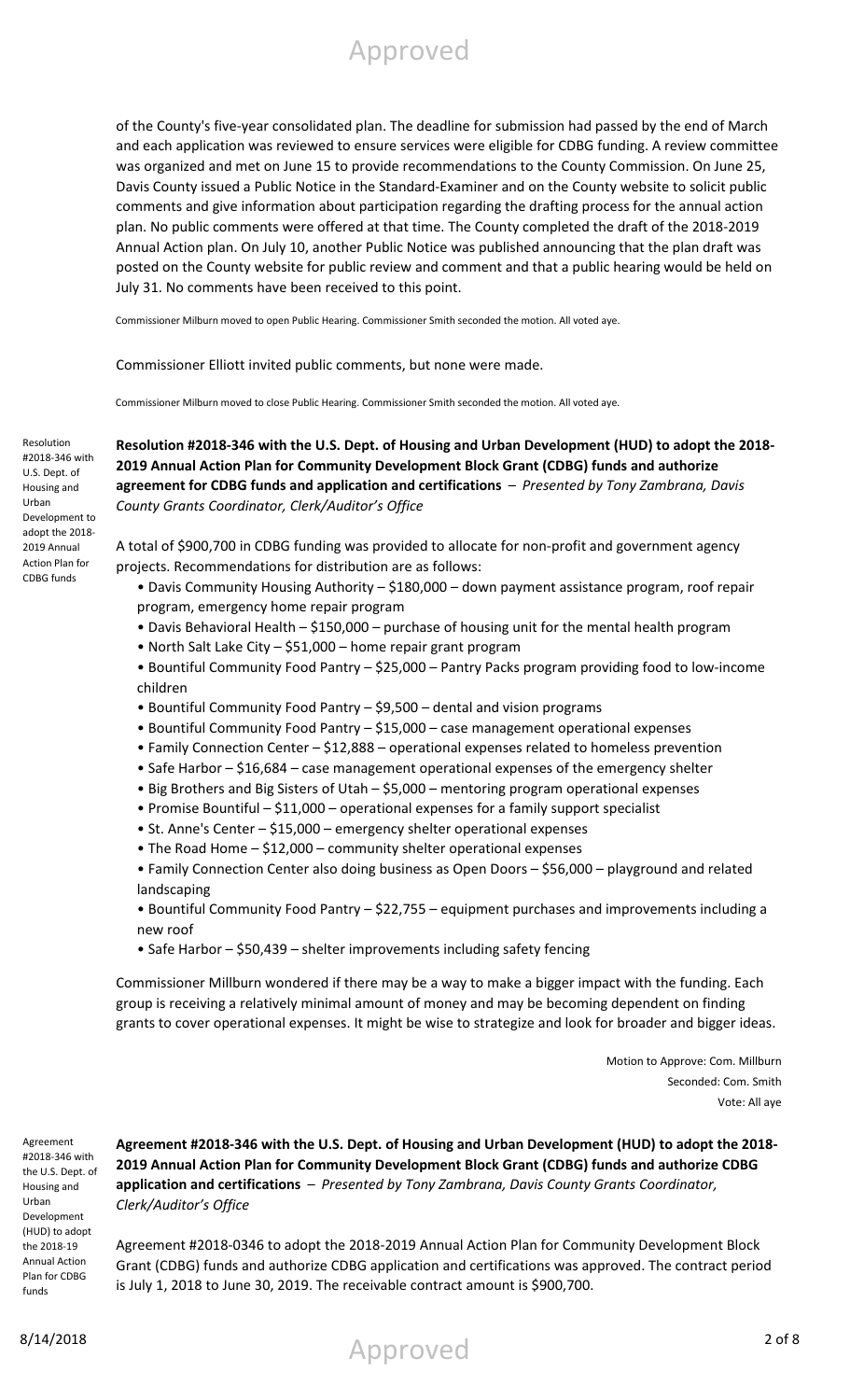Motion to Approve: Com. Millburn Seconded: Com. Smith Vote: All aye

Agreement #2018-347 with the Utah State Library Division for the Library Lending Grant

Agreement #2018-347 with the Utah State Library Division for the Library Lending Grant - *Presented by Josh Johnson, Davis County Library Deputy Director, in place of Davis County Library Chief Deputy Lynnette Mills*

The Davis County Library receives federal funding through the State to partially cover costs associated with the interlibrary loan program. Last year, the Davis County Library system loaned 2,400 items out through the program and Davis County patrons were able to access more than 1,100 items from libraries outside of the system. The contract period is July 1, 2018 to June 30, 2019. The receivable contract amount is \$12,500.

> Motion to Approve: Com. Smith Seconded: Com. Millburn Vote: All aye

Contract #2018- 348 with Nicole McBride for Indigent Defense Legal Services

### **Agreement #2018-348 with Nicole McBride for Indigent Defense Legal Services** – *Presented by Todd Utzinger, Davis County Legal Defender Coordinator*

Nicole McBride is a new legal defender with the County. She has been with the Utah Attorney General's Office as a prosecutor for nine years. She's been featured in a number of articles in the Utah Bar Journal and the Salt Lake Tribune. She started a program at the Volunteers of America Youth Resource Center to provide legal support for young adults going through the Center. The contract period is Aug. 20, 2018 to Dec. 31, 2018. The payable contract amount is \$77,000 annually, pro-rated for 2018.

> Motion to Approve: Com. Millburn Seconded: Com. Smith Vote: All aye

Agreement #2018-349 and Notice to Proceed with Wardell Brothers Construction for Mutton Hollow Road and 50 East reconstruction

**Ratification of Agreement #2018-349 and Notice to Proceed with Wardell Brothers Construction for reconstruction of Mutton Hollow Road and 50 East in Mutton Hollow Township** – *Presented by Adam Wright, Davis County Public Works Director*

The agreement with Wardell Brothers Construction for reconstruction of Mutton Hollow Road and 50 East in Mutton Hollow Township was ratified. Work has already started in an effort to complete the project before weather becomes an issue. The project is anticipated to take 75 days. The contract period is Aug. 14, 2018 to Aug. 14, 2019. The cost is \$534,242.50 for Mutton Hollow Road and \$237,896 for 50 East, making the total payable contract amount \$772,138.50. Layton City is partnering with the County on this project through an interlocal agreement that has already been passed and will pay 35 percent of costs.

> Motion to Approve: Com. Smith Seconded: Com. Millburn Vote: All aye

The Notice to Proceed with the reconstruction of Mutton Hollow Road and 50 East in Mutton Hollow Township was voted on as a separate item.

> Motion to Approve: Com. Millburn Seconded: Com. Smith Vote: All aye

Contract #2018- 350 with Carden International Circus, Inc. for

**Agreement #2018-350 with Carden International Circus, Inc. for entertainment for the 2018 Davis County Fair** – *Presented by Stephanie Davis, Davis County Event Coordinator-Legacy Events Center*

8/14/2018 3 of 8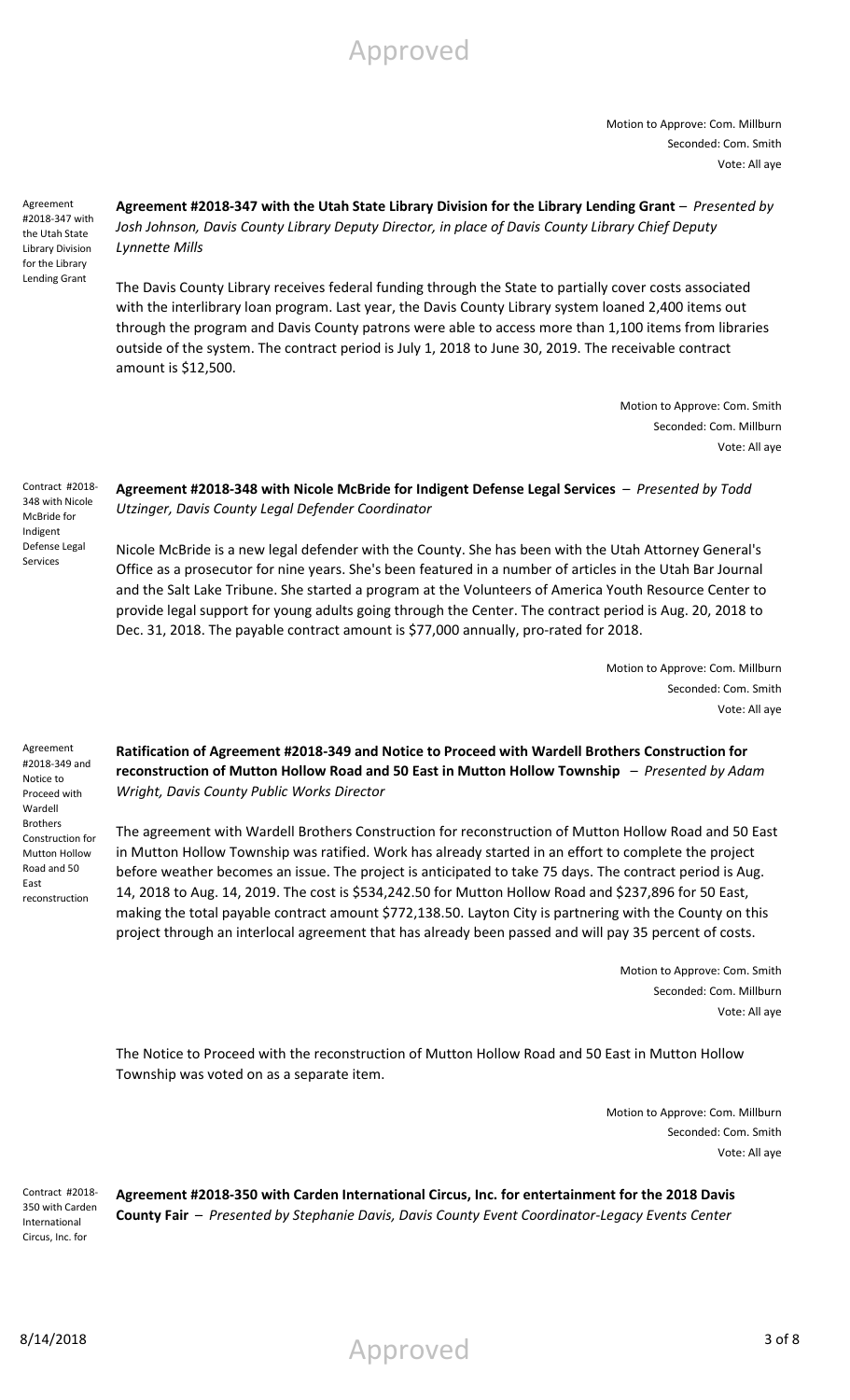entertainment for the 2018 Davis County Fair

Elephants are making a last-minute comeback to the 2018 Davis County Fair. Carden International Circus, Inc., called to offer an elephant act for one show a day and elephant rides at a very discounted rate. The contract period is Aug. 13, 2018 to Aug. 20, 2018. The payable contract amount is \$1,500.

> Motion to Approve: Com. Smith Seconded: Com. Millburn Vote: All aye

Summary List #2018-351 of commercial vendor agreements for the 2018 Davis County Fair

**Summary List #2018-351 of commercial vendor agreements for the 2018 Davis County Fair** – *Presented by Stephanie Davis, Davis County Event Coordinator-Legacy Events Center*

The summary of low-risk, low-dollar agreements is a list of 86 commercial vendors in the indoor and outdoor areas, and food vendors, for the 2018 Davis County Fair. The contract period is Aug. 15, 2018 to Aug. 18, 2018. The total receivable contract amount is \$44,956.23.

> Motion to Approve: Com. Millburn Seconded: Com. Smith Vote: All aye

The number of vendors is similar to those of past fairs. The 2018 Davis County Fair opens at 11 a.m. on Aug. 15, and continues through Saturday. Highlights include a BYU Vocal Point Concert, sea lions, elephants, a BMX stunt show, a Bugology exhibit, and a hypnotist.

Agreement #2018-352 with Jordan World Circus for rental space at Legacy Events Center for circus event

**Agreement #2018-352 with Jordan World Circus for rental space at the Legacy Events Center for a circus event** – *Presented by Mike Moake, Davis County Legacy Events Center Marketing*

Jordan World Circus comes to this area each winter. The contract period is Jan. 28, 2019 to Jan. 28, 2019. The receivable contract amount is \$2,000.

> Motion to Approve: Com. Smith Seconded: Com. Millburn Vote: All aye

Agreement #2018-353 with Nationwide Expos for rental space at Legacy Events Center

**Agreement #2018-353 with Nationwide Expos for rental space at Legacy Events Center for a spring home and garden show** – *Presented by Mike Moake, Davis County Legacy Events Center Marketing*

Nationwide Expos organizes events across the country and is planning a spring home and garden show at the Legacy Events Center. The contract period is Feb. 20, 2019 to Feb. 24, 2019. The receivable contract amount is \$4,980.

> Motion to Approve: Com. Smith Seconded: Com. Millburn Vote: All aye

Agreement #2018-354 with Ogden Valley Winter Sports Foundation for rental space at the Legacy Events Center for the Snow Basin Ski Swap

**Agreement #2018-354 with Ogden Valley Winter Sports Foundation for rental space at the Legacy Events Center for the Snow Basin Ski Swap** – *Presented by Mike Moake, Davis County Legacy Events Center Marketing*

The Ogden Valley Winter Sports Foundation is bringing the popular Snow Basin Ski Swap back to the Legacy Events Center. The contract period is Oct. 24, 2018 to Oct. 27, 2018. The receivable contract amount is \$4,195.

> Motion to Approve: Com. Smith Seconded: Com. Millburn Vote: All aye

A bike swap is also planned as part of the Snow Basin Ski Swap.

 $8/14/2018$  4 of 8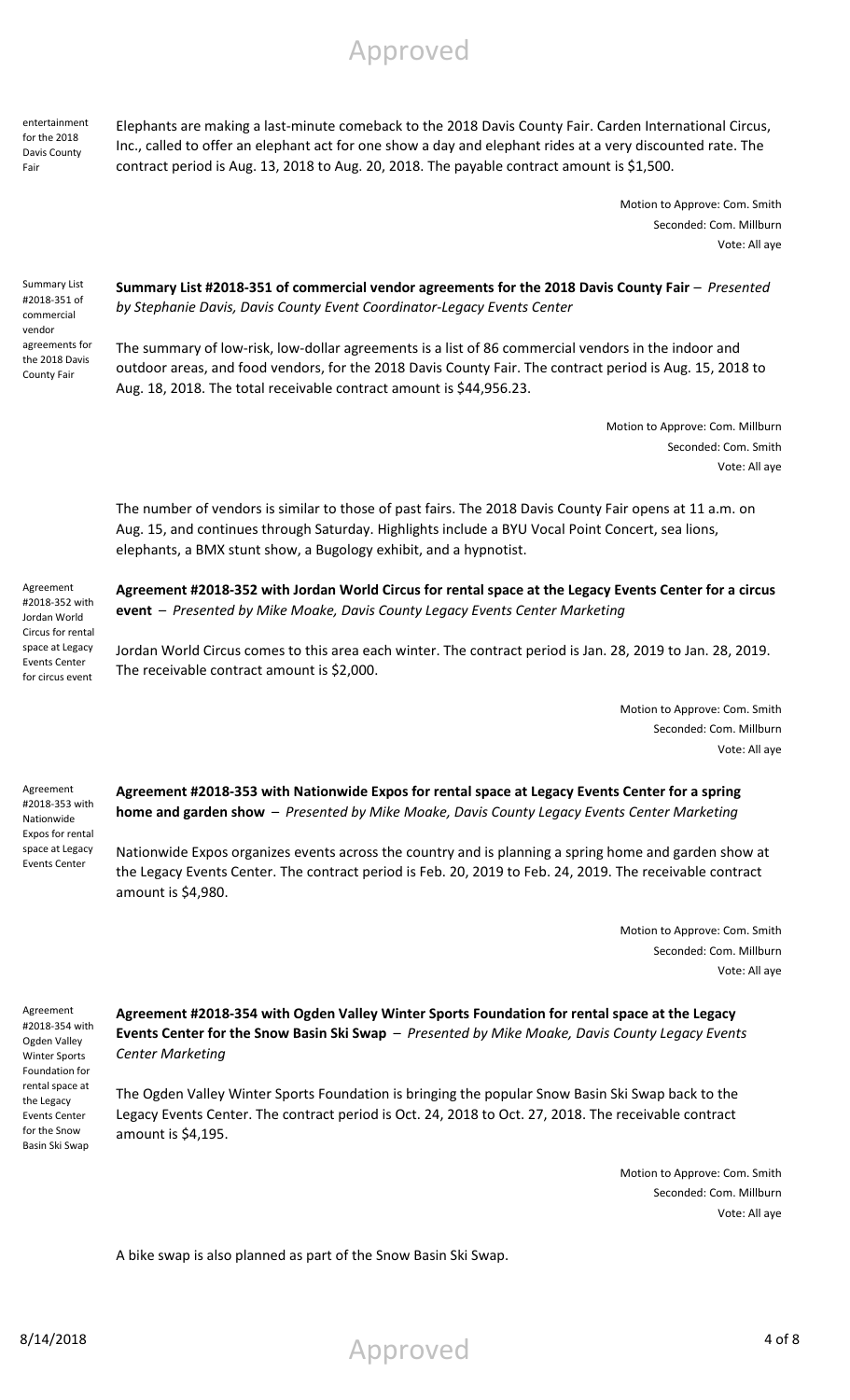Agreement #2018-355 with Simple Treasures for rental space at the Legacy Events Center for a craft boutique

Agreement #2016-356 with USA Wrestling Utah for rental space at the Legacy Events Center for a regional youth wrestling tournament

**Agreement #2018-355 with Simple Treasures for rental space at the Legacy Events Center for a craft boutique** – *Presented by Mike Moake, Davis County Legacy Events Center Marketing*

Simple Treasures rents the Legacy Events Center about four times a year. This agreement is for a craft boutique in November of 2019. The contract period is Nov. 4, 2019 to Nov. 9, 2019. The receivable contract amount is \$6,220.

> Motion to Approve: Com. Smith Seconded: Com. Millburn Vote: All aye

**Agreement #2018-356 with USA Wrestling Utah for rental space at the Legacy Events Center for a regional youth wrestling tournament** – *Presented by Mike Moake, Davis County Legacy Events Center Marketing*

USA Wresting Utah is hosting a youth wrestling tournament at the Legacy Events Center, drawing kids from throughout the region including Idaho, Wyoming, and Colorado. The contract period is Dec. 6, 2018 to Dec. 8, 2018. The receivable contract amount is \$2,395.

> Motion to Approve: Com. Smith Seconded: Com. Millburn Vote: All aye

Agreement #2018-357 with USA Wrestling Utah for rental space at the Legacy Events Center for a high school wrestling tournament

Agreement #2018-358 with USA Wrestling Utah for rental space at the Legacy Events Center for an all age wrestling tournament

**Agreement #2018-357 with USA Wrestling Utah for rental space at the Legacy Events Center for a high school wrestling tournament** – *Presented by Mike Moake, Davis County Legacy Events Center Marketing*

This high school wrestling tournament will draw kids from all over the state of Utah. The contract period is Dec. 13, 2018 to Dec. 15, 2018. The receivable contract amount is \$3,940.

> Motion to Approve: Com. Smith Seconded: Com. Millburn Vote: All aye

**Agreement #2018-358 with USA Wrestling Utah for rental space at the Legacy Events Center for an all age wrestling tournament** – *Presented by Mike Moake, Davis County Legacy Events Center Marketing*

This all-age wrestling tournament is for competitors ages 4 to 18. The contract period is Dec. 20, 2018 to Dec. 22, 2018. The receivable contract amount is \$2,420.

> Motion to Approve: Com. Smith Seconded: Com. Millburn Vote: All aye

Agreement #2018-359 with Just Beachy Soflopo, LLC dba Chick-fil-A Station Park as concessionaire for the Legacy Events Center

**Ratification of Agreement #2018-359 with Just Beachy Soflopo, LLC dba Chick-fil-A Station Park as concessionaire for the Legacy Events Center** – *Presented by Dave Hansen, Davis County Legacy Events Center Director*

The Legacy Events Center lost its food vendor several months ago. After researching the issue, it was found that "mom and pop" vendors were often not staffed to handle the unique demands of being the concessionaire for the venue. Several restaurants inside and outside of Station Park, as well as some "mom and pop" vendors, were interviewed and Chick-fil-A seemed to be the best option for a new concessionaire. The company is nationally-known and popular with Legacy Events Center visitors and it has a catering arm with an adequate labor force. Food will be prepared at the Chic-fil-A restaurant and served from the Legacy Events Center kitchen. The drink dispenser at the events center will be recalibrated by Coca-Cola for use by Chic-fil-A. Concessions will be sold during events with hours set after

8/14/2018 5 of 8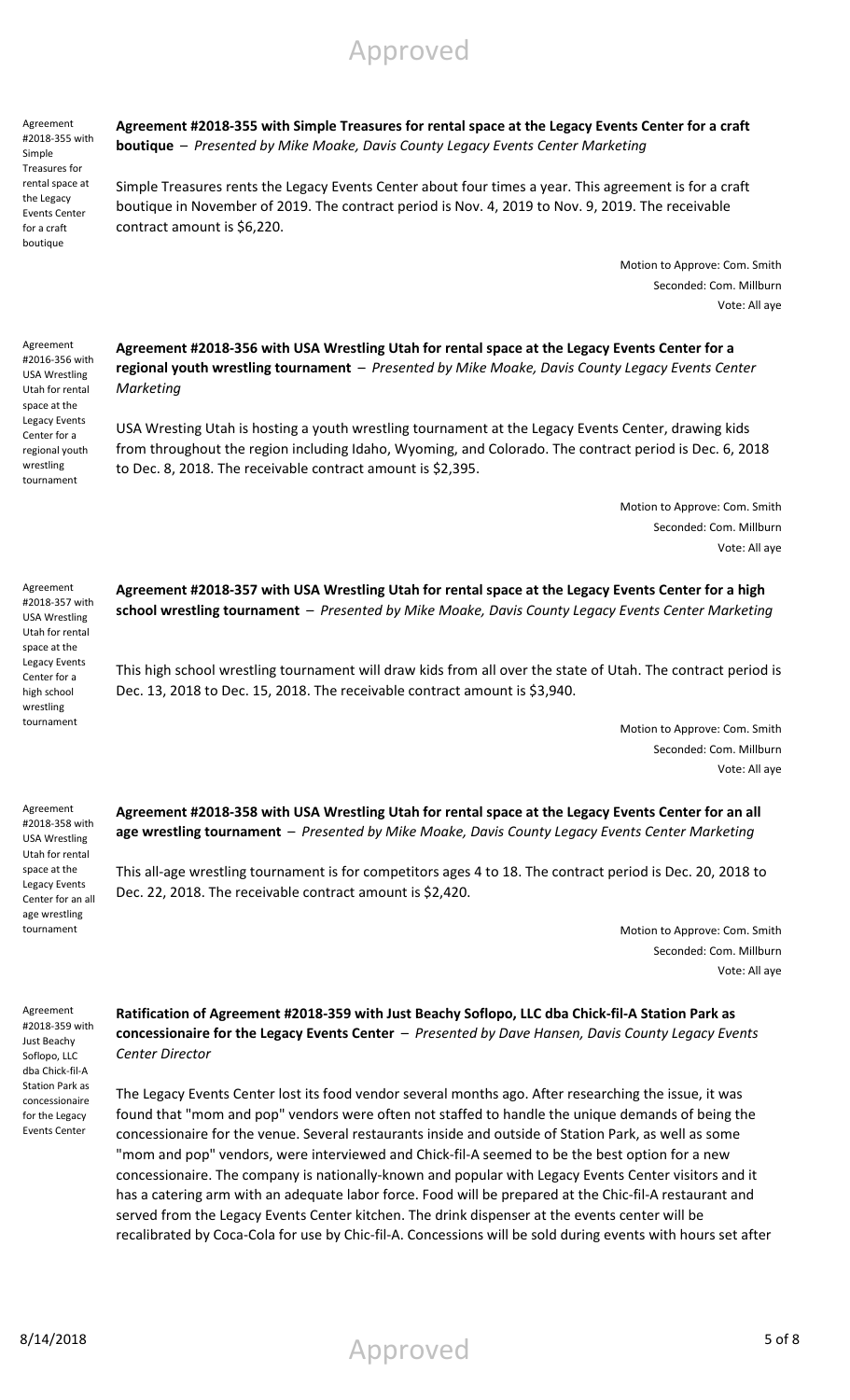discussion with event producers and the concessionaire. The contract period is Aug. 11, 2018 to June 1, 2019. The receivable contract amount is 10 percent of gross sales.

Approved

Motion to Approve: Com. Smith Seconded: Com. Millburn Vote: All aye

Summary List #2018-360 of Towing Rotation agreements

**Summary List #2018-360 of Towing Rotation agreements** – *Presented by Chief Deputy Arnold Butcher, Davis County Sheriff's Office*

This summary list is made up of agreements with towing companies that submitted applications to be utilized by the Davis County Sheriff's Office, and various other law enforcement agencies, through the tow rotation. Almost 60 companies submitted paperwork, but only nine contracts have cleared at this time. The contracts are with the following companies for areas of service as noted:

101 Group Towing Service – South A Sierra Towing – South Davis County Towing – North G and T Towing Inc. – North KC's Towing – North **Keystone Towing Inc.** – South The Towing – South

Road Runner Towing Inc. – South Tango Auto and Towing Inc. – South

The contract period is July 1, 2018 to June 30, 2019. The contracts are neither payable nor receivable.

Motion to Approve: Com. Millburn Seconded: Com. Smith Vote: All aye

Discussion was had about the reason contracts for the other companies have not cleared. The vetting process is lengthy and includes background checks on tow company employees. The main issue delaying contracts is not following application instructions precisely.

Amendment #2016-449-A with Thomson Reuters for Westlaw subscription for online services for legal research

**Amendment #2016-449-A with Thomson Reuters for Westlaw subscription for online services for legal research** – *Presented by Neal Geddes, Davis County Chief Deputy Civil Attorney*

Two new attorneys need to be added to the County's license for Westlaw online subscription for legal research. The contract period is Nov. 1, 2016 to Nov. 1, 2019. The monthly charges will increase by \$194, making the payable contract amount \$1,800.

> Motion to Approve: Com. Smith Seconded: Com. Millburn Vote: All aye

Resolution #2018-361 ratifying and approving the filing of crossappeals to 2018 appeals filed by taxpayers subject to Central Assessment

**Resolution #2018-361 ratifying and approving the filing of cross-appeals to 2018 appeals filed by taxpayers subject to Central Assessment** – *Presented by Neal Geddes, Davis County Chief Deputy Civil Attorney*

This resolution is related to Centrally Assessed tax appeals. For the County to file a cross appeal, the legislative body needs to approve it. The County has already filed a cross-appeal, so the resolution is to ratify that action and approve future cross-appeals as they are determined to be necessary and in the best interest of the County.

> Motion to Approve: Com. Millburn Seconded: Com. Smith Vote: All aye

Ratification of Engagement Letter #2018- 362 with Ulrich **Ratification of Engagement Letter #2018-362 with Ulrich & Associates for the 2017 Financial Audit** – *Presented by Curtis Koch, Davis County Clerk/Auditor*

8/14/2018 6 of 8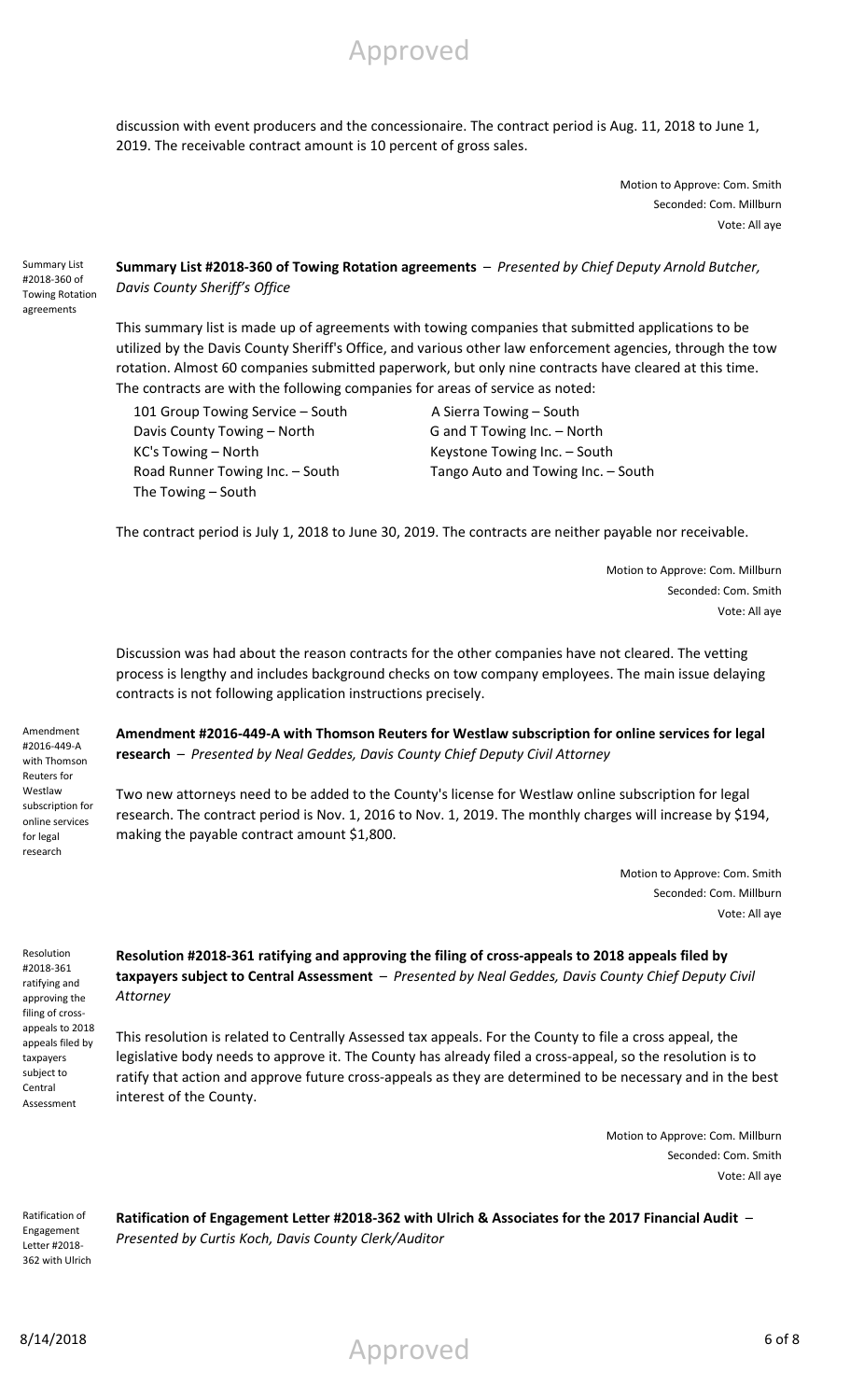& Associates for the 2017 Financial Audit

Mr. Ulrich presented the 2017 Financial Report two weeks ago in Commission Meeting. He also provided the Engagement Letter on that date. The Clerk/Auditor's Office will speak with Ulrich & Associates about the need to provide the Engagement Letter prior to audits. The 2017 Audit Entrance Conference was held by phone at the request of Ulrich & Associates. In the future, the Entrance Conference will be held in person with the expectation that the Engagement Letter will be brought to the meeting.

> Motion to Ratify Com. Millburn Seconded: Com. Smith Vote: All aye

Commissioner Smith moved to recess to Board of Equalization. Commissioner Millburn seconded the motion. All voted aye.

**BOARD OF EQUALIZATION**

Property Tax Register Property Tax Register matters were presented by Curtis Koch, Davis County Clerk/Auditor, as follows:

Under Auditor's adjustment there were various approved and dismissed appeals.

Under Corrections there were three veterans tax exemption abatements.

Under Assessor's adjustments, for personal property penalty waivers, it was noted that request #28057 is not being waived. There were also various Assessor-initiated corrections.

> Motion to Approve: Com. Smith Seconded: Com. Millburn Vote: All aye

Commissioner Millburn moved to reconvene Commission Meeting. Commissioner Smith seconded the motion. All voted aye.

**CONSENT ITEMS**

**Check Register Check Register**

Check Registers were approved.

Motion to Approve: Com. Smith Seconded: Com. Millburn Vote: All aye

Indigent Hardship Abatement Register

**Indigent Hardship Abatement Register**

The Indigent Abatement Register for Debra Fost [Foster]was approved.

Motion to Approve: Com. Millburn Seconded: Com. Smith Vote: All aye

#### **COMMISSION COMMENTS**

Com. Elliott Commissioner Elliott heard a Mosquito Abatement update last week and learned about an interesting species. Floodwater mosquito eggs are viable up to 10 years and only hatch when the water is a certain temperature. The mosquito will travel up to 25 miles, lives for 30 days, and in the fall it heads east to the mountains. It will bite at any time of day. It is not a vector mosquito, so it doesn't carry diseases like other mosquitoes.

8/14/2018 7 of 8